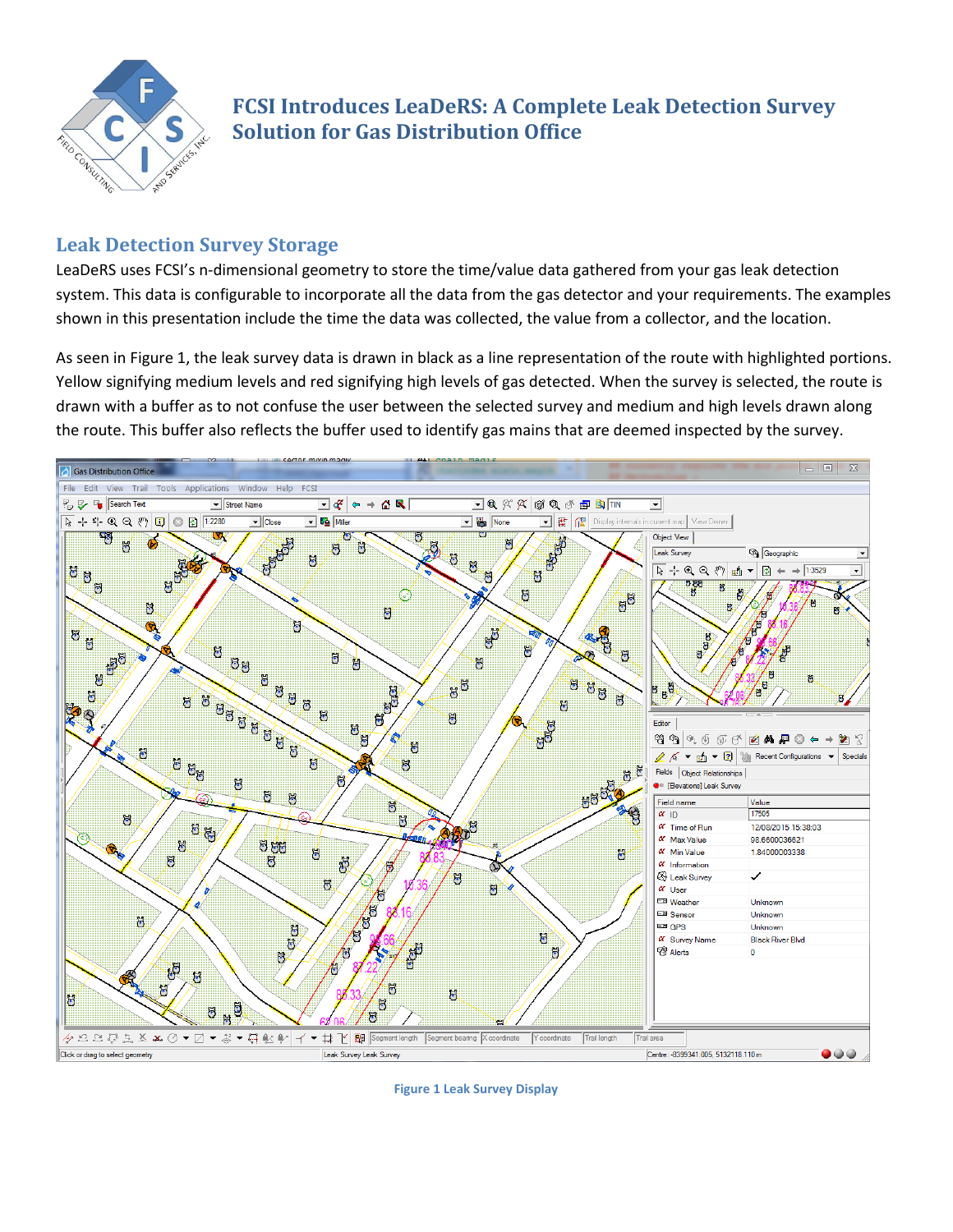#### *A Complete Leak Survey Solution for Gas Distribution Office*



**Figure 2 More Detailed Survey Selection**

<span id="page-1-0"></span>At different zoom scales more information on the leak survey can be displayed. In [Figure 1,](#page-0-0) the survey detector values are displayed at a "neighborhood" scale. [Figure 2](#page-1-0) demonstrates a more detailed view where the times are also shown. This functionality is provided through Magik code which can be modified to support your specific requirements.

The survey data storage can be included in your current datastore or a separate datastore. The data shown demonstrates storage of the leak survey is not included in the standard GDO datastore.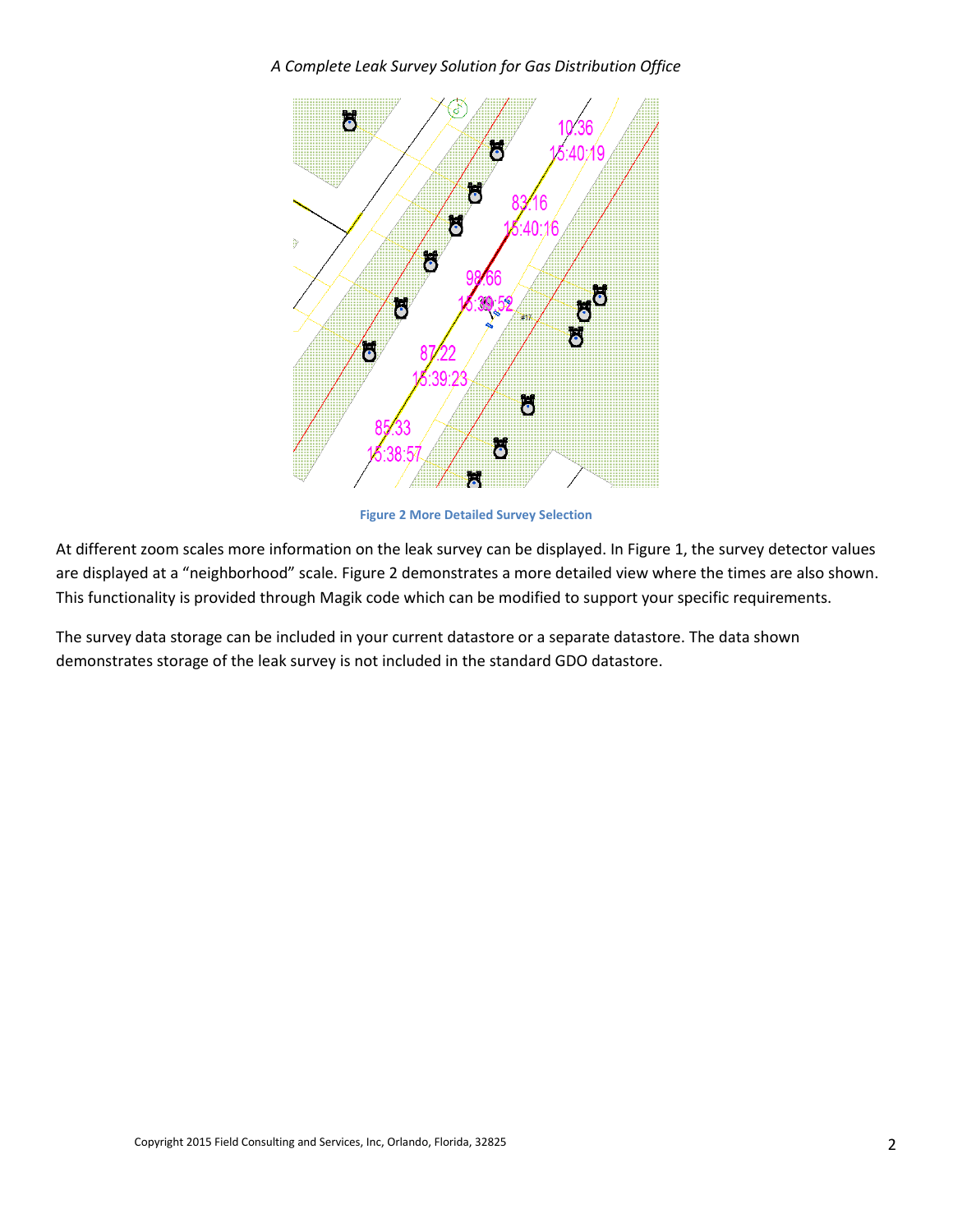### **Object Relations with Leak Surveys**

[Figure](#page-2-0) 3 demonstrates the ability to add object relations between gas main objects and the leak surveys. This allows you to see the relationship using the standard GDO object editor. Highlighting of the leak survey is also supported. This gives you the ability to identify which leak survey is referenced in the list.



<span id="page-2-0"></span>**Figure 3 Pipe Object Relationship with Leak Survey**